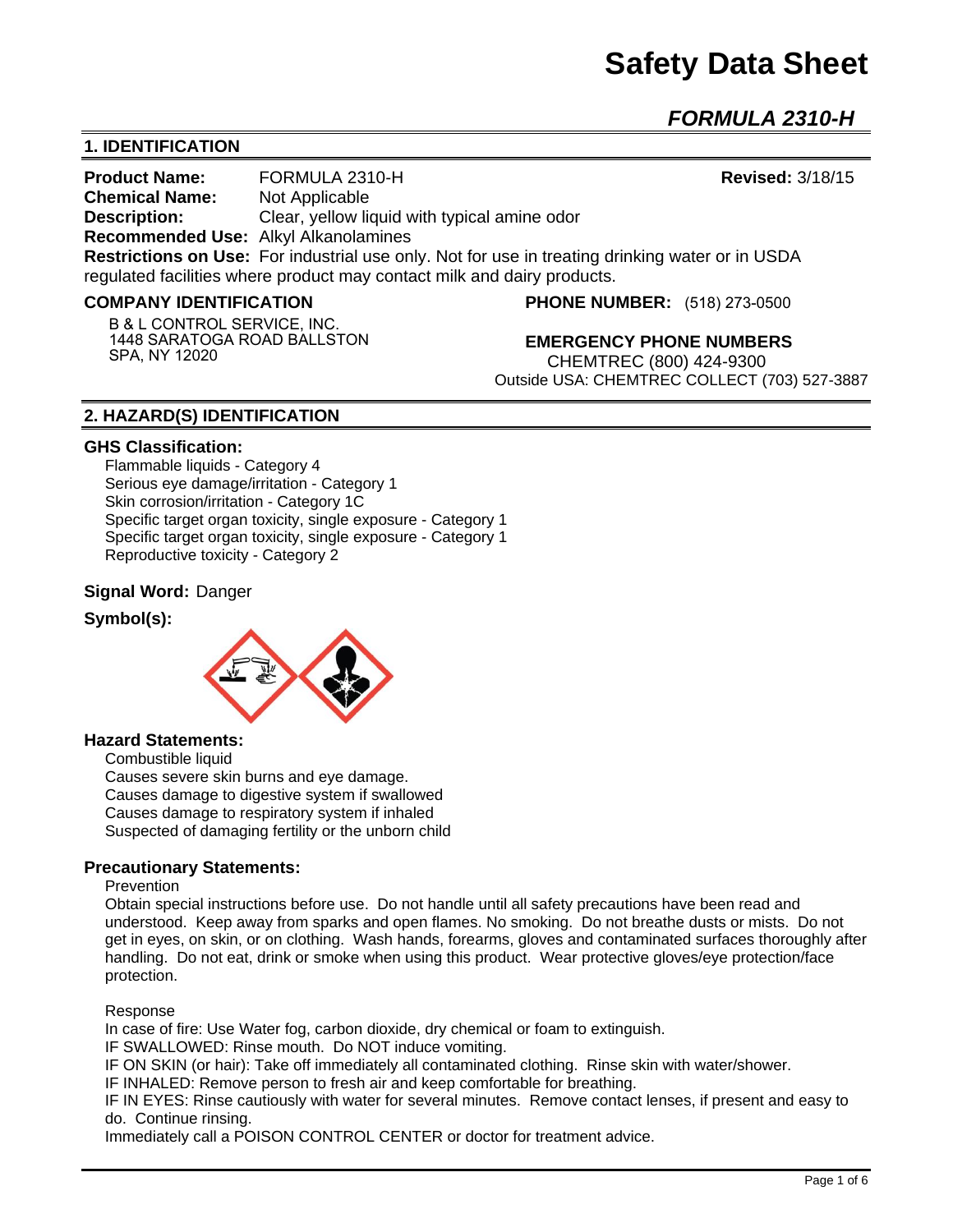**CHEMICAL INGREDIENTS CAS NO.\* PERCENT (%)\*\***

Specific treatment (see First Aid on SDS or on this label). Take off contaminated clothing and wash it before reuse. IF exposed or concerned: Call a POISON CONTROL CENTER or doctor for treatment advice.

Storage

Store in a well-ventilated place. Keep cool. Store locked up.

Disposal

Dispose of contents/container in accordance with local, regional, national and international regulations.

#### **Hazards Not Otherwise Classified:** None Known.

#### **Percentages of Components with Unknown Acute Toxicity:**

Inhalation: 9%

| <b>3. COMPOSITION / INFORMATION ON INGREDIENTS</b> |
|----------------------------------------------------|
|----------------------------------------------------|

|  | <b>CHEMICAL INGREDIENTS</b> |
|--|-----------------------------|
|--|-----------------------------|

DIETHYLAMINOETHANOL 100-37-8 2% - 8% CYCLOHEXYLAMINE 108-91-8 2% - 8% MORPHOLINE 110-91-8 < 5%

**Legend: L=<1%; M=1-10%; H=>10%**

**\* Exposure limit and regulatory information in Sections 8 & 15**

**\*\* Exact percentage is a trade secret. Concentration range is provided to assist users in providing appropriate protections.**

#### **4. FIRST AID MEASURES**

- **Eye Contact:** Immediately flush eyes with a directed stream of cool, clear water for at least 30 minutes. Forcibly holding eyelids apart to ensure complete irrigation of all eye and lid tissues. Remove contact lenses, if present, after the first 5 minutes, then continue rinsing eye. Do not allow individual to rub their eyes. Get medical attention urgently, preferably from an ophthalmologist. Do not transport the victim until the recommended flushing period is completed, unless a portable emergency eye wash bottle is immediately available.
- **Skin Contact:** Immediately wash skin with soap and plenty of water while removing contaminated clothing, for at least 15-20 minutes. Call a poison control center or doctor for treatment advice. Do not take contaminated clothing home to be laundered. Shoes and other leather items which cannot be decontaminated should be disposed of properly. Suitable emergency safety shower facility should be immediately available.
- **Inhalation:** Remove victim to fresh air. If individual experiences nausea, headache, dizziness, has difficulty in breathing or is cyanotic, seek medical attention. If not breathing, give artificial respiration via a suitable mechanical device such as a bag and mask. Do not use mouth-to-mouth resuscitation.
- **Ingestion:** Do not induce vomiting. Rinse mouth with copious quantities of water first and get immediate medical attention. Drink several glasses of water. Never give anything by mouth to an unconscious person. If vomiting occurs, keep airways clear.
- **Note to Physician:** There is no specific antidote. Treatment of overexposure should be directed at the control of symptoms and the clinical condition of the patient. Aspiration may cause lung damage. Probable mucosal damage may contraindicate the use of gastric lavage.

### **Most Important Symptoms/Effects:**

**Eye Contact:** May cause severe irritation or burns. Prolonged contact may cause irreversible damage and/or blindness. Vapor may cause eye irritation experienced as mild discomfort and redness.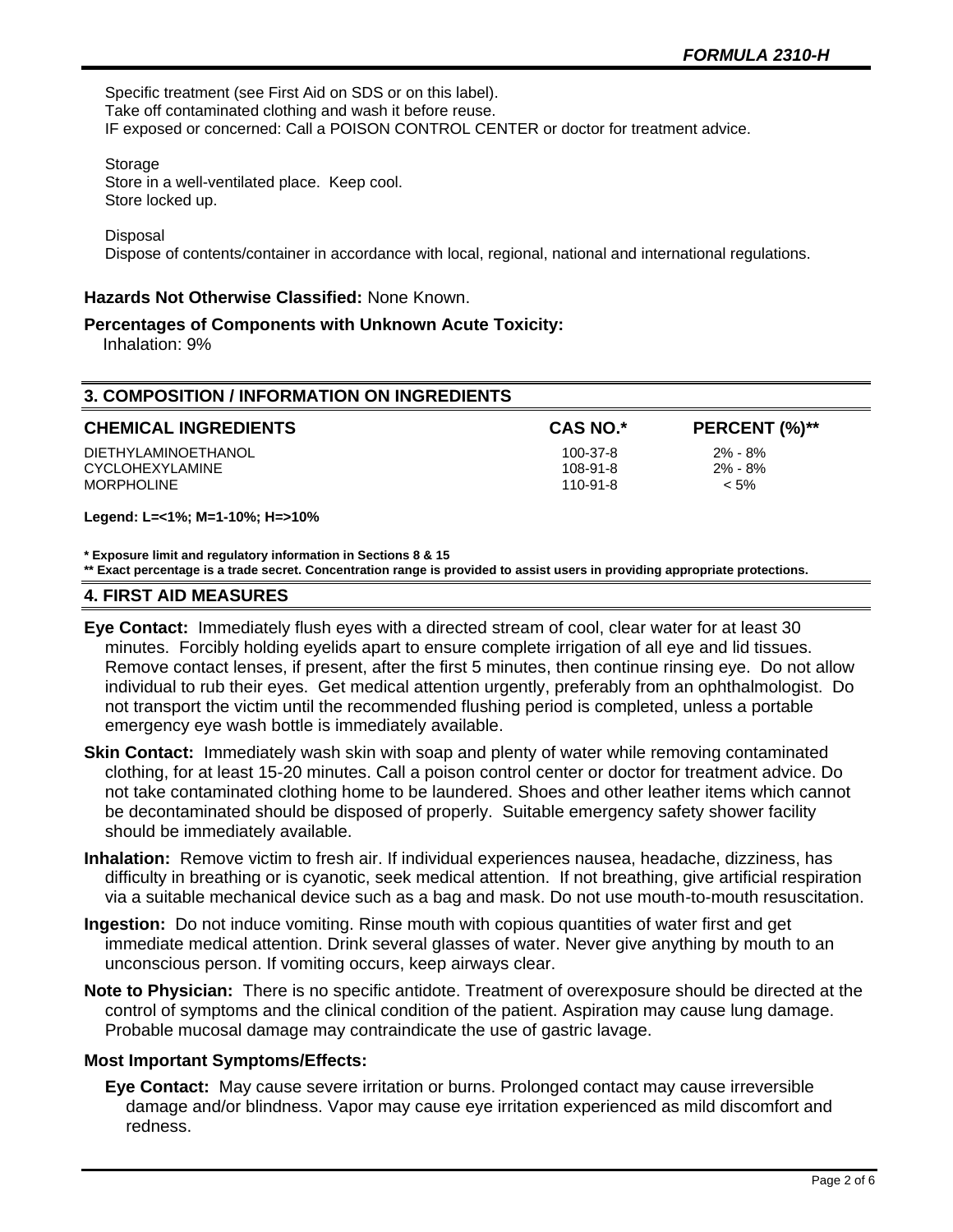- **Skin Contact:** Prolonged contact may cause severe irritation or burns. Prolonged or extensive contact may result in absorption of harmful amounts.
- **Inhalation:** In poorly ventilated area vapors can cause irritation to nose and throat with possible headaches and nausea. May cause vomiting.
- **Ingestion:** May be toxic by ingestion. Do not take internally. May cause irritation and possibly burns of the mouth, throat, esophagus, and stomach. May cause nausea, vomiting, abdominal pain and collapse. Large amounts can result in acute toxic effects which may be fatal.

# **Indication of Immediate Medical Attention and Special Treatment, if Necessary:** Other than acute, none known. See section 11 for toxicological information.

# **5. FIRE FIGHTING MEASURES**

**Suitable (and Unsuitable) Extinguishing Media:** Water fog, carbon dioxide, dry chemical or foam.

- **Specific Hazards Arising from the Chemical:** Product is corrosive to eyes, skin, and respiratory system. Closed containers may rupture (due to buildup of pressure) when exposed to extreme heat. If evaporated to dryness, some product residuals may burn. Thermal decomposition may release oxides of carbon, nitrogen and ammonia.
- **Special Protective Equipment and Precautions for Fire-Fighters:** Wear self-contained breathing apparatus and full turn-out gear. Approach fire from upwind direction. If possible, move containers away from fire. Cool fire exposed containers with water spray. If containers rupture or leak, product may evolve irritating or toxic gas under extreme heat. Contain runoff.

# **6. ACCIDENTAL RELEASE MEASURES**

## **Spill Containment and Clean-up Instructions:**

Wear suitable protective equipment found in section 8. Small spills may be flushed with copious quantities of water, preferably to a sanitary sewer or waste treatment facility. Larger spills should be diked to prevent runoff and then absorbed in sand or other inert absorbent for disposal. The area may then be flushed with copious quantities of water. Floor may be slippery; use care to avoid falling. Avoid release of this product into the environment to prevent contamination of soil, sewers, natural waterways and/or groundwater. See Section 12 for Ecological Information.

# **7. HANDLING AND STORAGE**

### **Handling and Storage:**

Store in a cool, dry, well ventilated area, between 10°C and 49°C. Keep containers tightly closed when not in use and follow all recommended safety precautions when handling the material. Keep out of sun and away from heat or open flame. Keep away from incompatible materials. See Section 10 for incompatible materials.

# **8. EXPOSURE CONTROL / PERSONAL PROTECTION**

**Engineering Controls:** General ventilation satisfactory. Mechanical may be required to keep concentration below maximum airborne exposure limits in confined areas.

### **PERSONAL PROTECTION EQUIPMENT**

**Respiratory:** Not normally required if good ventilation is maintained. Otherwise, wear self-contained breathing apparatus

**Eyes and Face:** Chemical splash goggles or face shield/goggle combination

**Hands and Skin:** Chemical resistant rubber, neoprene latex or PVC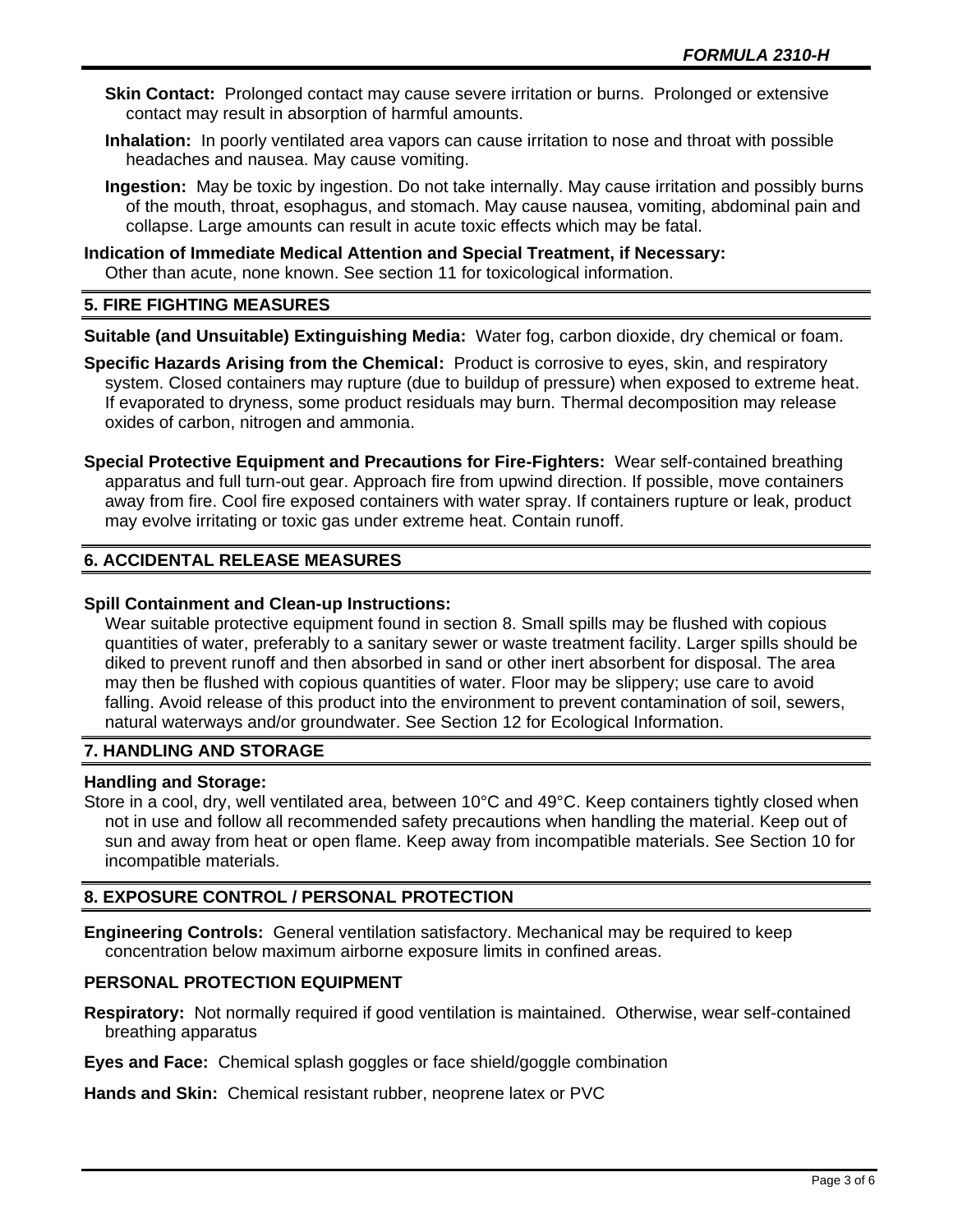**Other Protective Equipment:** Eyewash station and safety shower in area of use. Rubber apron and boots are also recommended where workers will be handling the product.

## **EXPOSURE GUIDELINES**

#### **Exposure Limits:**

### **COMPONENT TLV**

DIETHYLAMINOETHANOL 2ppm(skin) CYCLOHEXYLAMINE 10ppm(skin) MORPHOLINE 20ppm(skin)

## **9. PHYSICAL AND CHEMICAL PROPERTIES**

| <b>Appearance and Odor:</b>            | Clear, yellow liquid with typical amine odor |                                        |                        |
|----------------------------------------|----------------------------------------------|----------------------------------------|------------------------|
| <b>Odor Threshold:</b>                 | N.D.                                         | <b>Vapor Pressure:</b>                 | $1.4 - 10$             |
| pH (undiluted):                        | $11.9 - 12.4$                                | <b>Vapor Density:</b>                  | $3 - 4$                |
| <b>Freeze Point:</b>                   | $<$ 0°C (32°F)                               | Specific Gravity(@22°C):               | $0.992 - 1.002$        |
| <b>Boiling Point:</b>                  | $>100^{\circ}$ C (212°F)                     | <b>Solubility in Water:</b>            | Complete               |
| <b>Flash Point:</b>                    | $>72^{\circ}$ C (161 $^{\circ}$ F)           | <b>Partition Coefficient:</b>          | N.D. (n-octanol/water) |
| ((as solution) Tag Closed Cup)         |                                              | <b>Auto-Ignition Temperature:</b>      | N.D.                   |
| <b>Evaporation Rate:</b>               | 1.0                                          | <b>Decomposition Temperature: N.D.</b> |                        |
| Flammability (solid, gas): No          |                                              | <b>Viscosity:</b>                      | N.D.                   |
| Flammable Limits in Air: $LFL - >1.85$ |                                              |                                        |                        |
|                                        | $UFL - >10.8%$                               |                                        |                        |

## **10. STABILITY AND REACTIVITY**

**Reactivity:** Not normally reactive at normal temperatures and pressure.

**Chemical Stability:** Stable under normal conditions

**Possibility of Hazardous Reactions:** Will not occur under normal conditions.

**Conditions to Avoid:** Avoid excessive heat, sparks or open flames.

**Incompatible Materials:** Concentrated acids or oxidizing agents.

**Hazardous Decomposition Products:** Thermal decomposition may release oxides of carbon, nitrogen and ammonia.

### **11. TOXICOLOGICAL INFORMATION**

**Ingestion Testing:** Rat, LD50: > 5,000 mg/kg\*

**Skin Testing:** Rabbit, LD50: > 5,000 mg/kg\*

**Inhalation Testing:** None established for this product.

\*Calculated based on GHS acute toxicity formula.

### **CHRONIC TOXICITY DATA**

**Sensitization Testing:** None established for this product.

**Other Testing:** None established for this product.

**Routes of Exposure:** Eyes, Ingestion, Inhalation, Skin.

**Eye Contact:** May cause severe irritation or burns. Prolonged contact may cause irreversible damage and/or blindness. Vapor may cause eye irritation experienced as mild discomfort and redness.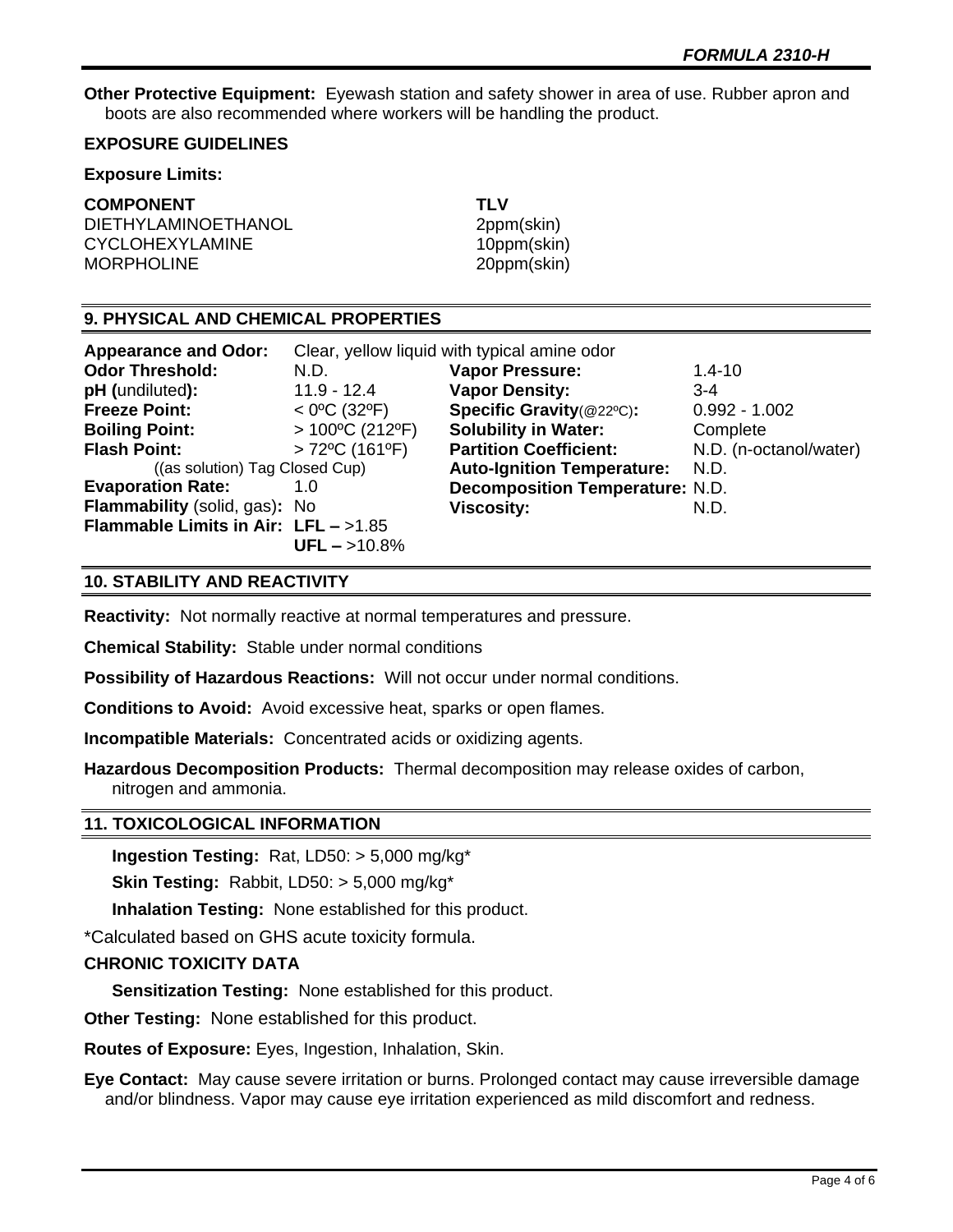**Skin Contact:** Prolonged contact may cause severe irritation or burns. Prolonged or extensive contact may result in absorption of harmful amounts.

**Inhalation:** In poorly ventilated area vapors can cause irritation to nose and throat with possible headaches and nausea. May cause vomiting.

**Ingestion:** May be toxic by ingestion. Do not take internally. May cause irritation and possibly burns of the mouth, throat, esophagus, and stomach. May cause nausea, vomiting, abdominal pain and collapse. Large amounts can result in acute toxic effects which may be fatal.

**Medical Conditions Aggravated by Exposure:** Inhalation of vapors may be irritating to asthmatics.

**Chronic Effects from Repeated Overexposure:** Other than short term effects, none established.

# **12. ECOLOGICAL INFORMATION**

### **Aquatic Toxicity Data:**

 Invertebrate: Daphnia magna, EC50/24hr: 669 mg/l\* Fish: Rainbow trout, LC50/96hr: 766 mg/l\* Algal: Green algae, EC50/96hr: 232 mg/l\* Microorganisms: activated sludge, EC50/3hr: > 1,000 mg/l\* \*Calculated based on GHS acute aquatic toxicity formula.

**Product Fate Data:** None established for this product.

**Biodegradation Data:** None established for this product.

### **13. DISPOSAL CONSIDERATIONS**

**Waste Disposal:** Dispose of in accordance with local, regional, national and international regulations. Contact the Hazardous Waste representative at the nearest EPA Regional Office for guidance. Container Disposal: Triple rinse container (or equivalent) promptly after emptying and offer for reconditioning if appropriate. Empty the rinsate into application equipment or a mix tank or store rinsate for later use or disposal.

### **14. TRANSPORT INFORMATION**

## **US DEPARTMENT OF TRANSPORTATION (DOT) INFORMATION**

**UN/NA ID Number:** UN2735 **Proper Shipping Name:** AMINES, LIQUID, CORROSIVE, N.O.S (CONTAINS CYCLOHEXYLAMINE) **Hazard Class:** 8 **Packing Group:** PGII

# **VESSEL TRANSPORT (IMO/IMDG)**

**UN/NA ID Number:** UN2735 **Proper Shipping Name:** AMINES, LIQUID, CORROSIVE, N.O.S (CONTAINS CYCLOHEXYLAMINE) **Hazard Class:** 8 **Packing Group:** PGII **Marine Pollutant:** No

# **15. REGULATORY INFORMATION**

### **US FEDERAL REGULATIONS**

**TSCA:** All ingredients listed or exempt from listing. **CERCLA and/or SARA RQ:** No ingredients listed in this section. **SARA Section 302 Hazard Class:** No ingredients listed in this section. **SARA Section 311/312 Chemicals:**